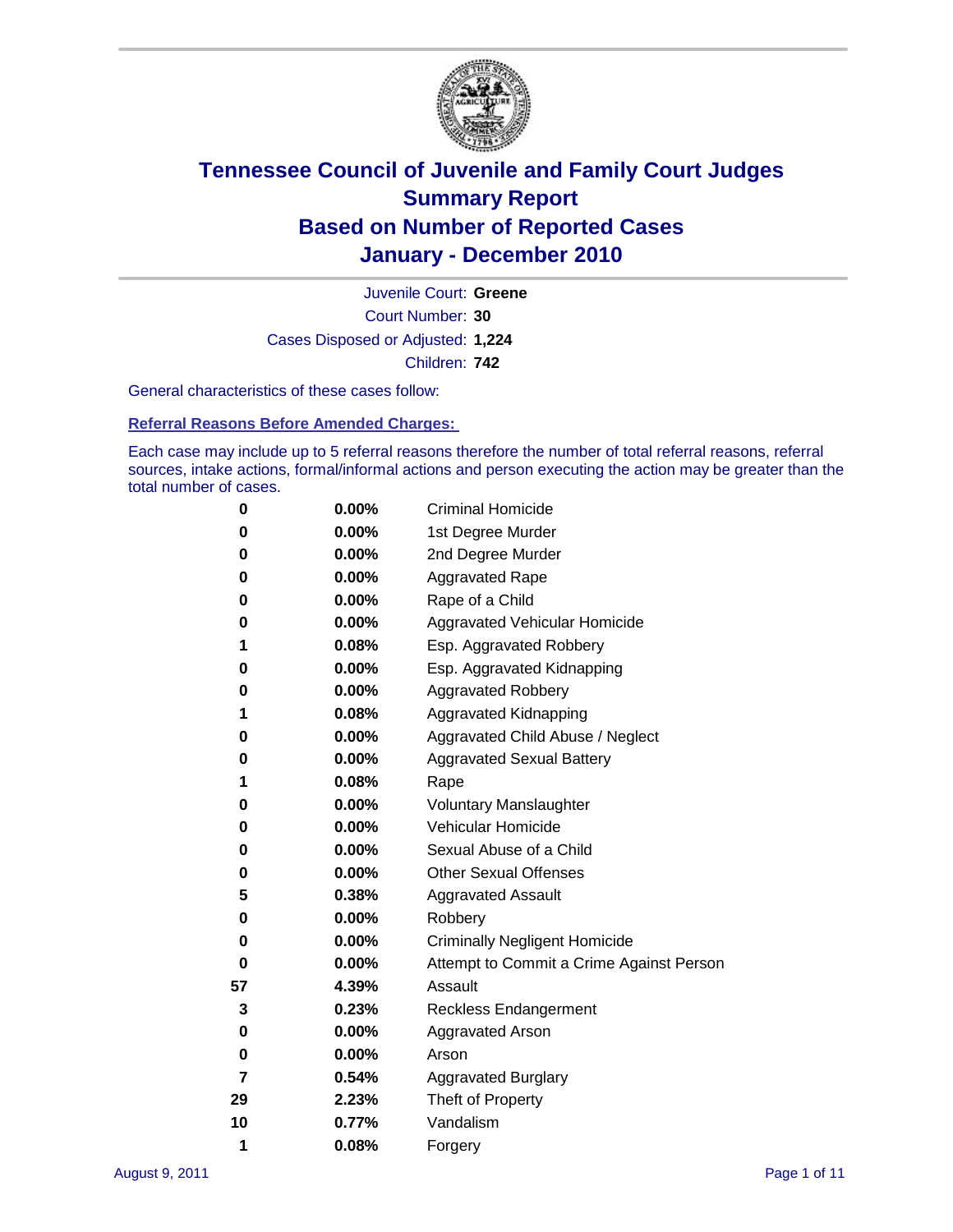

Court Number: **30** Juvenile Court: **Greene** Cases Disposed or Adjusted: **1,224** Children: **742**

### **Referral Reasons Before Amended Charges:**

Each case may include up to 5 referral reasons therefore the number of total referral reasons, referral sources, intake actions, formal/informal actions and person executing the action may be greater than the total number of cases.

| $\pmb{0}$    | 0.00%    | <b>Worthless Checks</b>                                     |  |  |
|--------------|----------|-------------------------------------------------------------|--|--|
| 1            | 0.08%    | Illegal Possession / Fraudulent Use of Credit / Debit Cards |  |  |
| 6            | 0.46%    | <b>Burglary</b>                                             |  |  |
| $\mathbf{2}$ | 0.15%    | Unauthorized Use of a Vehicle                               |  |  |
| 0            | $0.00\%$ | <b>Cruelty to Animals</b>                                   |  |  |
| $\bf{0}$     | $0.00\%$ | Sale of Controlled Substances                               |  |  |
| 15           | 1.15%    | <b>Other Drug Offenses</b>                                  |  |  |
| 29           | 2.23%    | Possession of Controlled Substances                         |  |  |
| $\mathbf 0$  | $0.00\%$ | <b>Criminal Attempt</b>                                     |  |  |
| 5            | 0.38%    | Carrying Weapons on School Property                         |  |  |
| 3            | 0.23%    | Unlawful Carrying / Possession of a Weapon                  |  |  |
| 3            | 0.23%    | <b>Evading Arrest</b>                                       |  |  |
| 0            | 0.00%    | Escape                                                      |  |  |
| 0            | $0.00\%$ | Driving Under Influence (DUI)                               |  |  |
| 28           | 2.16%    | Possession / Consumption of Alcohol                         |  |  |
| 3            | 0.23%    | Resisting Stop, Frisk, Halt, Arrest or Search               |  |  |
| $\mathbf{2}$ | 0.15%    | <b>Aggravated Criminal Trespass</b>                         |  |  |
| $\pmb{0}$    | $0.00\%$ | Harassment                                                  |  |  |
| 1            | 0.08%    | Failure to Appear                                           |  |  |
| 0            | $0.00\%$ | Filing a False Police Report                                |  |  |
| $\mathbf{2}$ | 0.15%    | Criminal Impersonation                                      |  |  |
| 38           | 2.93%    | <b>Disorderly Conduct</b>                                   |  |  |
| 9            | 0.69%    | <b>Criminal Trespass</b>                                    |  |  |
| 2            | 0.15%    | <b>Public Intoxication</b>                                  |  |  |
| 0            | 0.00%    | Gambling                                                    |  |  |
| 135          | 10.39%   | <b>Traffic</b>                                              |  |  |
| 0            | $0.00\%$ | <b>Local Ordinances</b>                                     |  |  |
| $\mathbf 0$  | 0.00%    | Violation of Wildlife Regulations                           |  |  |
| 15           | 1.15%    | Contempt of Court                                           |  |  |
| 126          | 9.70%    | Violation of Probation                                      |  |  |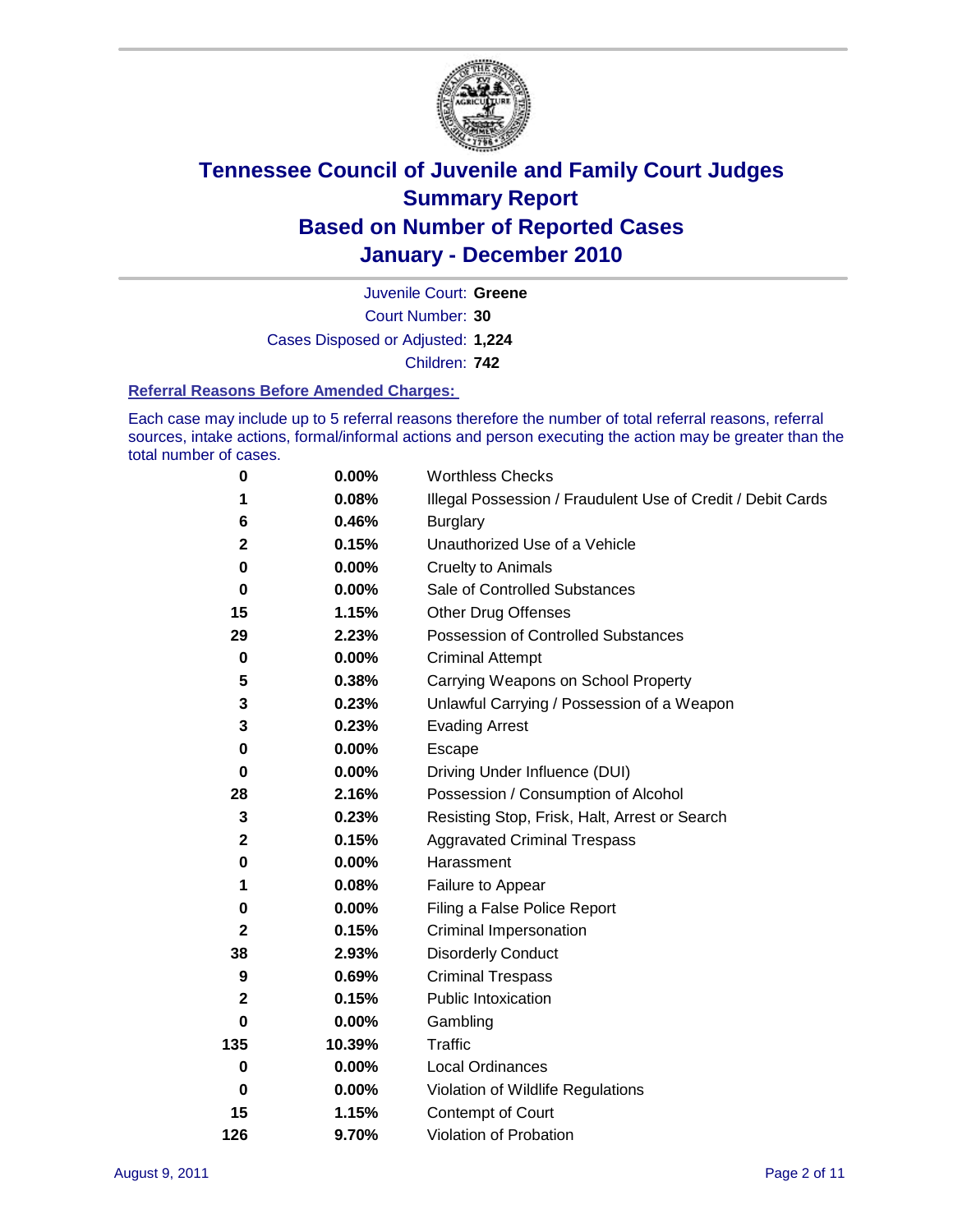

Court Number: **30** Juvenile Court: **Greene** Cases Disposed or Adjusted: **1,224** Children: **742**

#### **Referral Reasons Before Amended Charges:**

Each case may include up to 5 referral reasons therefore the number of total referral reasons, referral sources, intake actions, formal/informal actions and person executing the action may be greater than the total number of cases.

| 6           | 0.46%    | Violation of Aftercare                 |
|-------------|----------|----------------------------------------|
| 16          | 1.23%    | <b>Unruly Behavior</b>                 |
| 76          | 5.85%    | Truancy                                |
| 1           | 0.08%    | In-State Runaway                       |
| 0           | $0.00\%$ | Out-of-State Runaway                   |
| 113         | 8.70%    | Possession of Tobacco Products         |
| 0           | $0.00\%$ | Violation of a Valid Court Order       |
| 1           | 0.08%    | Violation of Curfew                    |
| 0           | $0.00\%$ | Sexually Abused Child                  |
| $\mathbf 0$ | 0.00%    | <b>Physically Abused Child</b>         |
| 98          | 7.54%    | Dependency / Neglect                   |
| 3           | 0.23%    | <b>Termination of Parental Rights</b>  |
| 0           | 0.00%    | <b>Violation of Pretrial Diversion</b> |
| 0           | 0.00%    | Violation of Informal Adjustment       |
| 88          | 6.77%    | <b>Judicial Review</b>                 |
| 126         | 9.70%    | <b>Administrative Review</b>           |
| 0           | 0.00%    | <b>Foster Care Review</b>              |
| 182         | 14.01%   | Custody                                |
| 1           | 0.08%    | Visitation                             |
| 4           | 0.31%    | Paternity / Legitimation               |
| 0           | 0.00%    | <b>Child Support</b>                   |
| $\pmb{0}$   | 0.00%    | <b>Request for Medical Treatment</b>   |
| 0           | $0.00\%$ | <b>Consent to Marry</b>                |
| 44          | 3.39%    | Other                                  |
| 1,299       | 100.00%  | <b>Total Referrals</b>                 |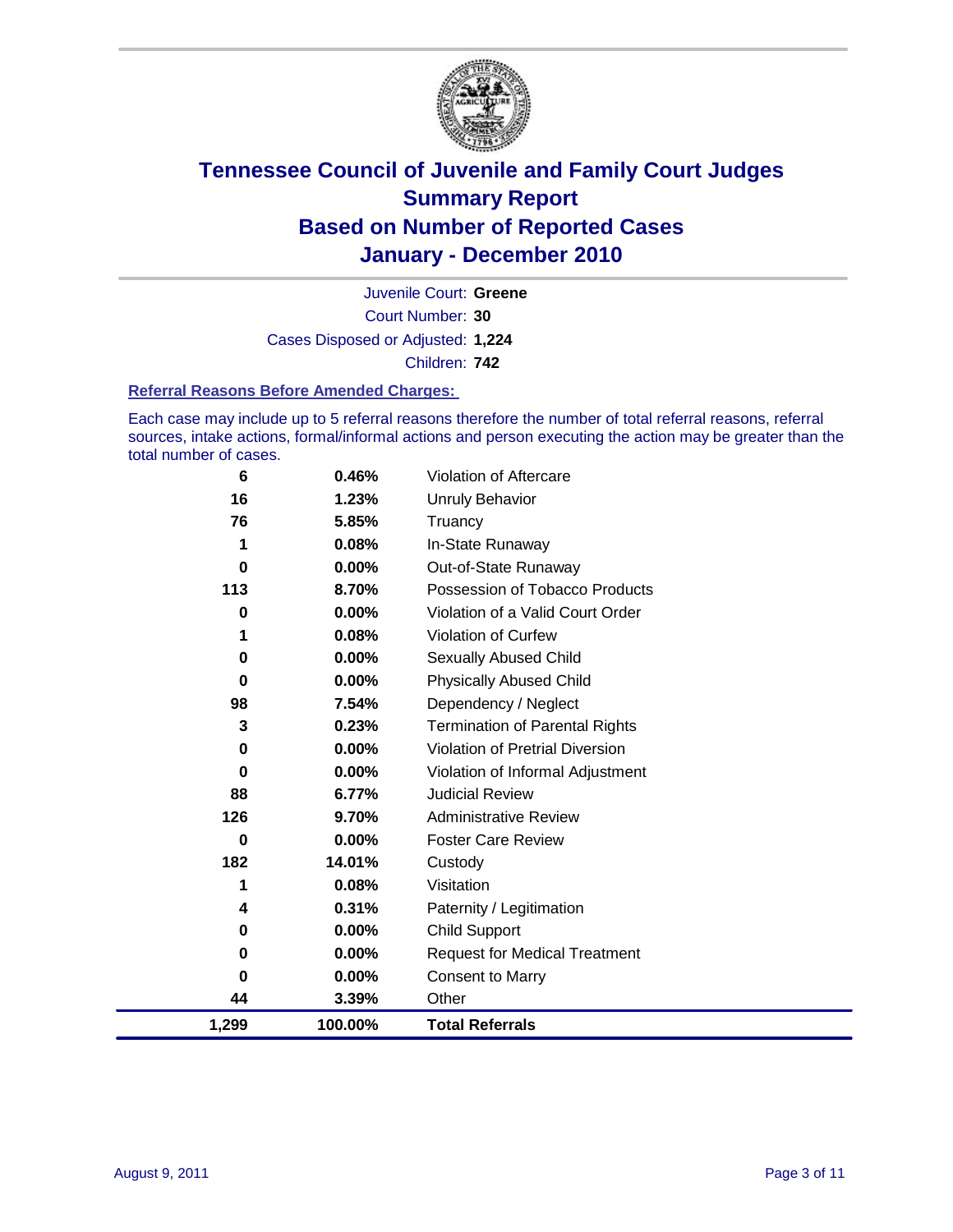

| 1,299                      | 100.00%                           | <b>Total Referral Sources</b>     |  |  |  |
|----------------------------|-----------------------------------|-----------------------------------|--|--|--|
| 82                         | 6.31%                             | Other                             |  |  |  |
| 5                          | 0.38%                             | Unknown                           |  |  |  |
| 0                          | 0.00%                             | Hospital                          |  |  |  |
| 0                          | 0.00%                             | Child & Parent                    |  |  |  |
| 33                         | 2.54%                             | Victim                            |  |  |  |
| 3                          | 0.23%                             | <b>Other Court</b>                |  |  |  |
| 122                        | 9.39%                             | Social Agency                     |  |  |  |
| 181                        | 13.93%                            | <b>Court Staff</b>                |  |  |  |
| 1                          | 0.08%                             | <b>District Attorney's Office</b> |  |  |  |
| 0                          | $0.00\%$                          | Other State Department            |  |  |  |
| 234                        | 18.01%                            | <b>DCS</b>                        |  |  |  |
| 0                          | 0.00%                             | <b>CSA</b>                        |  |  |  |
| 197                        | 15.17%                            | School                            |  |  |  |
| $\mathbf{2}$               | 0.15%                             | Self                              |  |  |  |
| 30                         | 2.31%                             | <b>Relatives</b>                  |  |  |  |
| 42                         | 3.23%                             | Parents                           |  |  |  |
| 367                        | 28.25%                            | Law Enforcement                   |  |  |  |
| <b>Referral Sources: 1</b> |                                   |                                   |  |  |  |
|                            | Children: 742                     |                                   |  |  |  |
|                            | Cases Disposed or Adjusted: 1,224 |                                   |  |  |  |
|                            | Court Number: 30                  |                                   |  |  |  |
|                            |                                   |                                   |  |  |  |
|                            |                                   | Juvenile Court: Greene            |  |  |  |

### **Age of Child at Referral: 2**

| 0   | $0.00\%$ | <b>Unknown</b>     |  |
|-----|----------|--------------------|--|
|     |          |                    |  |
| 32  | 4.31%    | Ages 19 and Over   |  |
| 182 | 24.53%   | Ages 17 through 18 |  |
| 241 | 32.48%   | Ages 15 through 16 |  |
| 79  | 10.65%   | Ages 13 through 14 |  |
| 42  | 5.66%    | Ages 11 through 12 |  |
| 166 | 22.37%   | Ages 10 and Under  |  |
|     |          |                    |  |

<sup>1</sup> If different than number of Referral Reasons (1299), verify accuracy of your court's data.

<sup>2</sup> One child could be counted in multiple categories, verify accuracy of your court's data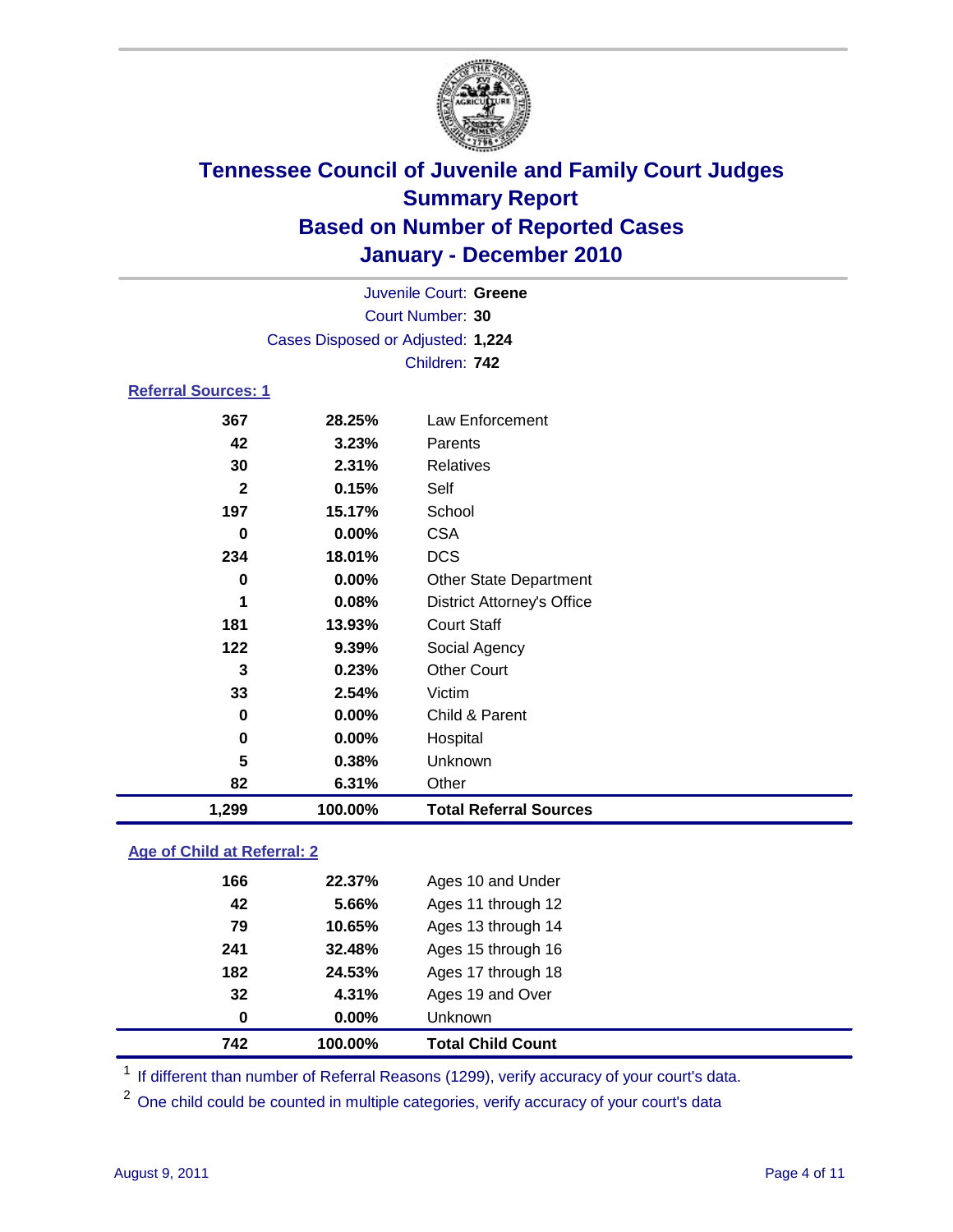

| Juvenile Court: Greene                  |                                   |                          |  |  |
|-----------------------------------------|-----------------------------------|--------------------------|--|--|
| Court Number: 30                        |                                   |                          |  |  |
|                                         | Cases Disposed or Adjusted: 1,224 |                          |  |  |
|                                         |                                   | Children: 742            |  |  |
| Sex of Child: 1                         |                                   |                          |  |  |
| 458                                     | 61.73%                            | Male                     |  |  |
| 259                                     | 34.91%                            | Female                   |  |  |
| 25                                      | 3.37%                             | Unknown                  |  |  |
| 742                                     | 100.00%                           | <b>Total Child Count</b> |  |  |
| Race of Child: 1                        |                                   |                          |  |  |
| 491                                     | 66.17%                            | White                    |  |  |
| 21                                      | 2.83%                             | African American         |  |  |
| 1                                       | 0.13%                             | Native American          |  |  |
| $\mathbf 2$                             | 0.27%                             | Asian                    |  |  |
| 3                                       | 0.40%                             | Mixed                    |  |  |
| 224                                     | 30.19%                            | Unknown                  |  |  |
| 742                                     | 100.00%                           | <b>Total Child Count</b> |  |  |
| <b>Hispanic Origin: 1</b>               |                                   |                          |  |  |
| 22                                      | 2.96%                             | Yes                      |  |  |
| 498                                     | 67.12%                            | <b>No</b>                |  |  |
| 222                                     | 29.92%                            | Unknown                  |  |  |
| 742                                     | 100.00%                           | <b>Total Child Count</b> |  |  |
| <b>School Enrollment of Children: 1</b> |                                   |                          |  |  |
| 394                                     | 53.10%                            | Yes                      |  |  |
| 62                                      | 8.36%                             | No                       |  |  |
| 286                                     | 38.54%                            | Unknown                  |  |  |
| 742                                     | 100.00%                           | <b>Total Child Count</b> |  |  |

One child could be counted in multiple categories, verify accuracy of your court's data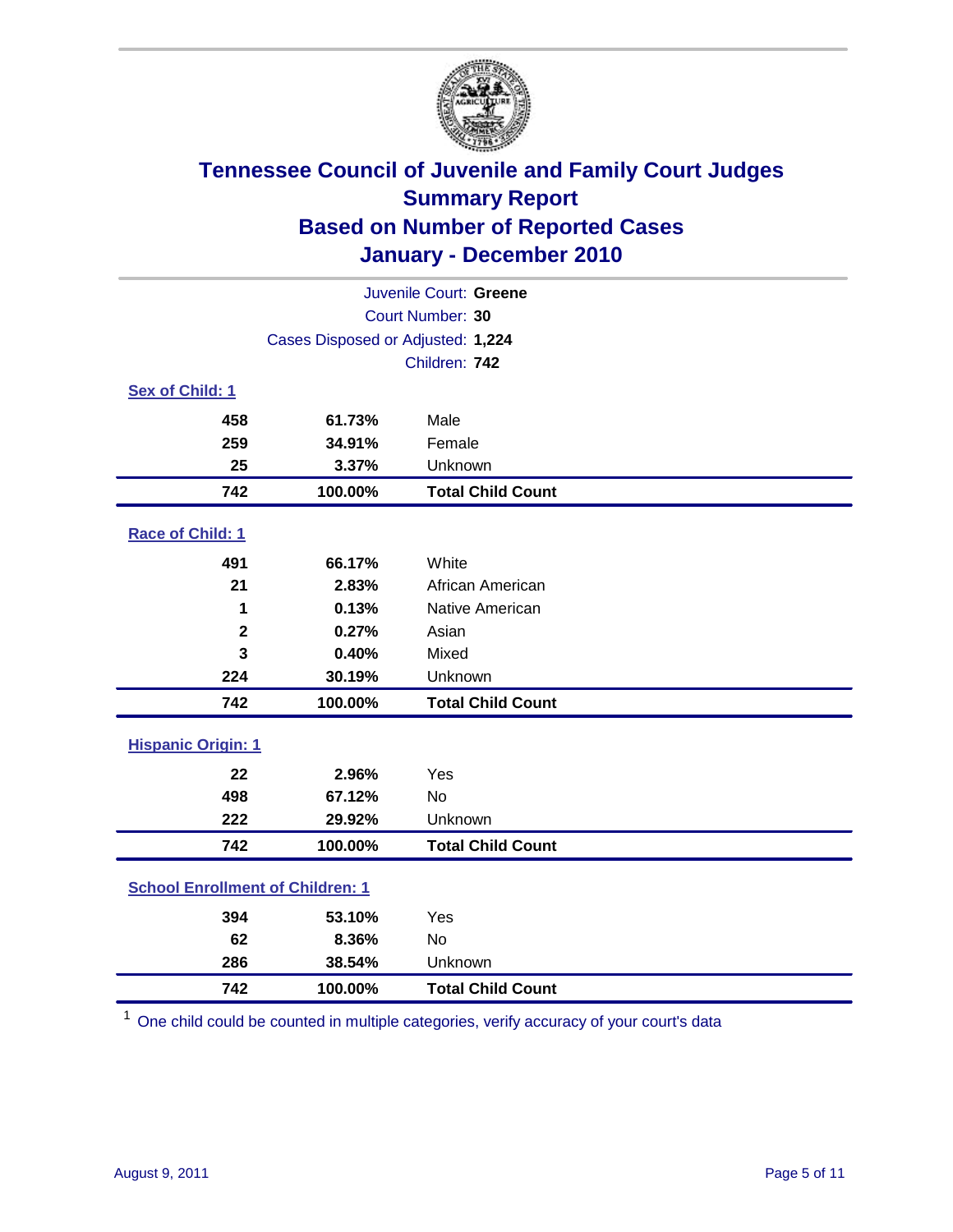

Court Number: **30** Juvenile Court: **Greene** Cases Disposed or Adjusted: **1,224** Children: **742**

### **Living Arrangement of Child at Time of Referral: 1**

| 742 | 100.00% | <b>Total Child Count</b>     |
|-----|---------|------------------------------|
| 10  | 1.35%   | Other                        |
| 234 | 31.54%  | <b>Unknown</b>               |
| 37  | 4.99%   | Independent                  |
| 7   | 0.94%   | In an Institution            |
| 17  | 2.29%   | In a Residential Center      |
| 3   | 0.40%   | In a Group Home              |
| 26  | 3.50%   | With Foster Family           |
| 4   | 0.54%   | With Adoptive Parents        |
| 87  | 11.73%  | <b>With Relatives</b>        |
| 49  | 6.60%   | With Father                  |
| 155 | 20.89%  | With Mother                  |
| 24  | 3.23%   | With Mother and Stepfather   |
| 6   | 0.81%   | With Father and Stepmother   |
| 83  | 11.19%  | With Both Biological Parents |
|     |         |                              |

#### **Type of Detention: 2**

| 1.224 | 100.00%  | <b>Total Detention Count</b> |  |
|-------|----------|------------------------------|--|
| 1     | 0.08%    | Other                        |  |
| 1,186 | 96.90%   | Does Not Apply               |  |
| 0     | $0.00\%$ | Unknown                      |  |
| 0     | 0.00%    | Psychiatric Hospital         |  |
| 0     | 0.00%    | Jail - No Separation         |  |
| 0     | $0.00\%$ | Jail - Partial Separation    |  |
| 0     | 0.00%    | Jail - Complete Separation   |  |
| 37    | 3.02%    | Juvenile Detention Facility  |  |
| 0     | $0.00\%$ | Non-Secure Placement         |  |
|       |          |                              |  |

<sup>1</sup> One child could be counted in multiple categories, verify accuracy of your court's data

<sup>2</sup> If different than number of Cases (1224) verify accuracy of your court's data.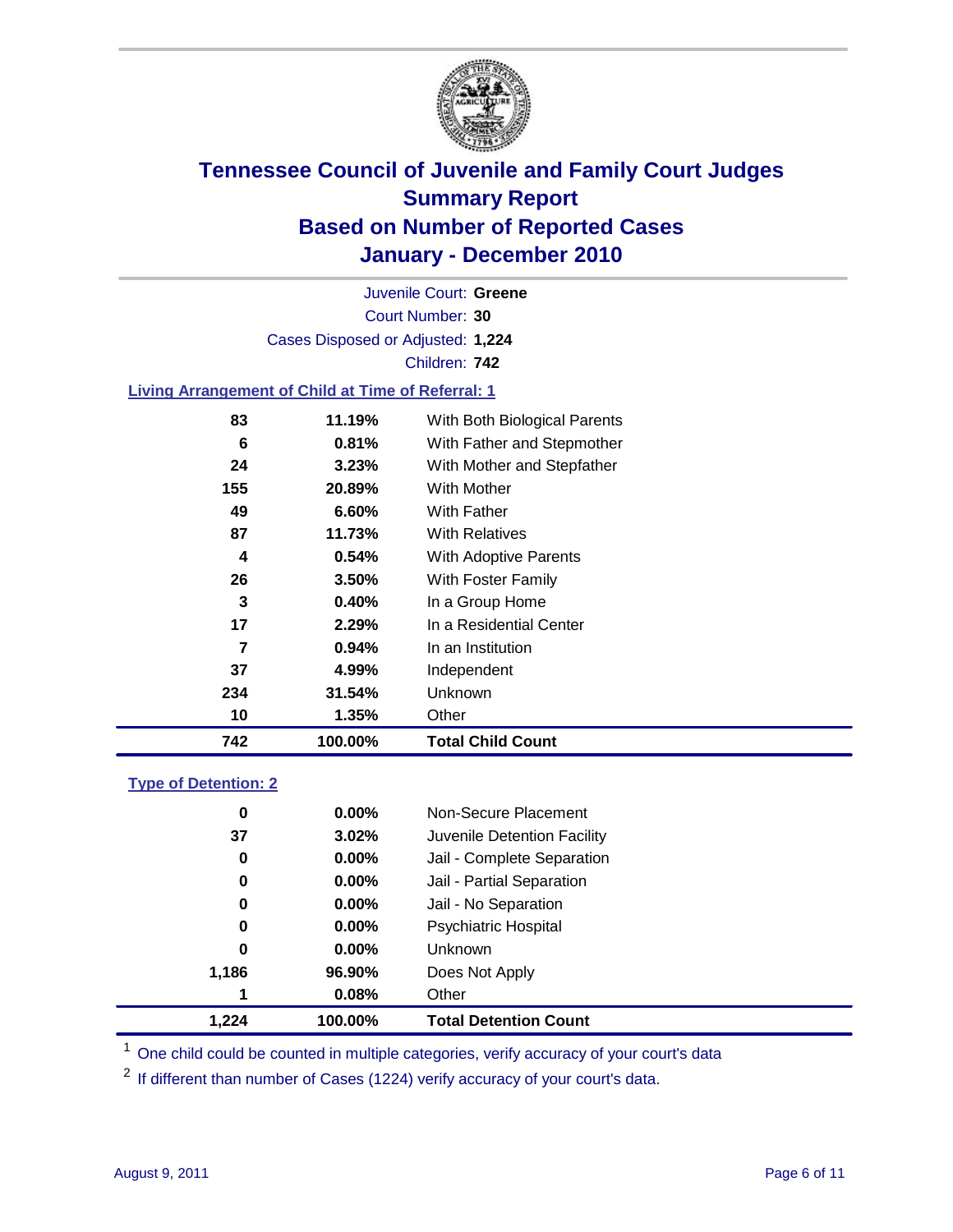

|                                                    | Juvenile Court: Greene            |                                      |  |  |  |
|----------------------------------------------------|-----------------------------------|--------------------------------------|--|--|--|
|                                                    | Court Number: 30                  |                                      |  |  |  |
|                                                    | Cases Disposed or Adjusted: 1,224 |                                      |  |  |  |
|                                                    |                                   | Children: 742                        |  |  |  |
| <b>Placement After Secure Detention Hearing: 1</b> |                                   |                                      |  |  |  |
| 24                                                 | 1.96%                             | Returned to Prior Living Arrangement |  |  |  |
| 1                                                  | 0.08%                             | Juvenile Detention Facility          |  |  |  |
| 0                                                  | 0.00%                             | Jail                                 |  |  |  |
| 0                                                  | 0.00%                             | Shelter / Group Home                 |  |  |  |
| 0                                                  | 0.00%                             | <b>Foster Family Home</b>            |  |  |  |
| 0                                                  | 0.00%                             | Psychiatric Hospital                 |  |  |  |
| 2                                                  | 0.16%                             | Unknown                              |  |  |  |
| 1,190                                              | 97.22%                            | Does Not Apply                       |  |  |  |
| 7                                                  | 0.57%                             | Other                                |  |  |  |
| 1,224                                              | 100.00%                           | <b>Total Placement Count</b>         |  |  |  |
| <b>Intake Actions: 2</b>                           |                                   |                                      |  |  |  |
|                                                    |                                   |                                      |  |  |  |
| 689                                                | 53.04%                            | <b>Petition Filed</b>                |  |  |  |
| 263                                                | 20.25%                            | <b>Motion Filed</b>                  |  |  |  |
| 244                                                | 18.78%                            | <b>Citation Processed</b>            |  |  |  |
| 0                                                  | 0.00%                             | Notification of Paternity Processed  |  |  |  |
| $\bf{0}$                                           | 0.00%                             | Scheduling of Judicial Review        |  |  |  |
| 0                                                  | 0.00%                             | Scheduling of Administrative Review  |  |  |  |
| 0                                                  | 0.00%                             | Scheduling of Foster Care Review     |  |  |  |
| 1                                                  | 0.08%                             | Unknown                              |  |  |  |
| 0                                                  | 0.00%                             | Does Not Apply                       |  |  |  |
| 102                                                | 7.85%                             | Other                                |  |  |  |
| 1,299                                              | 100.00%                           | <b>Total Intake Count</b>            |  |  |  |

<sup>1</sup> If different than number of Cases (1224) verify accuracy of your court's data.

<sup>2</sup> If different than number of Referral Reasons (1299), verify accuracy of your court's data.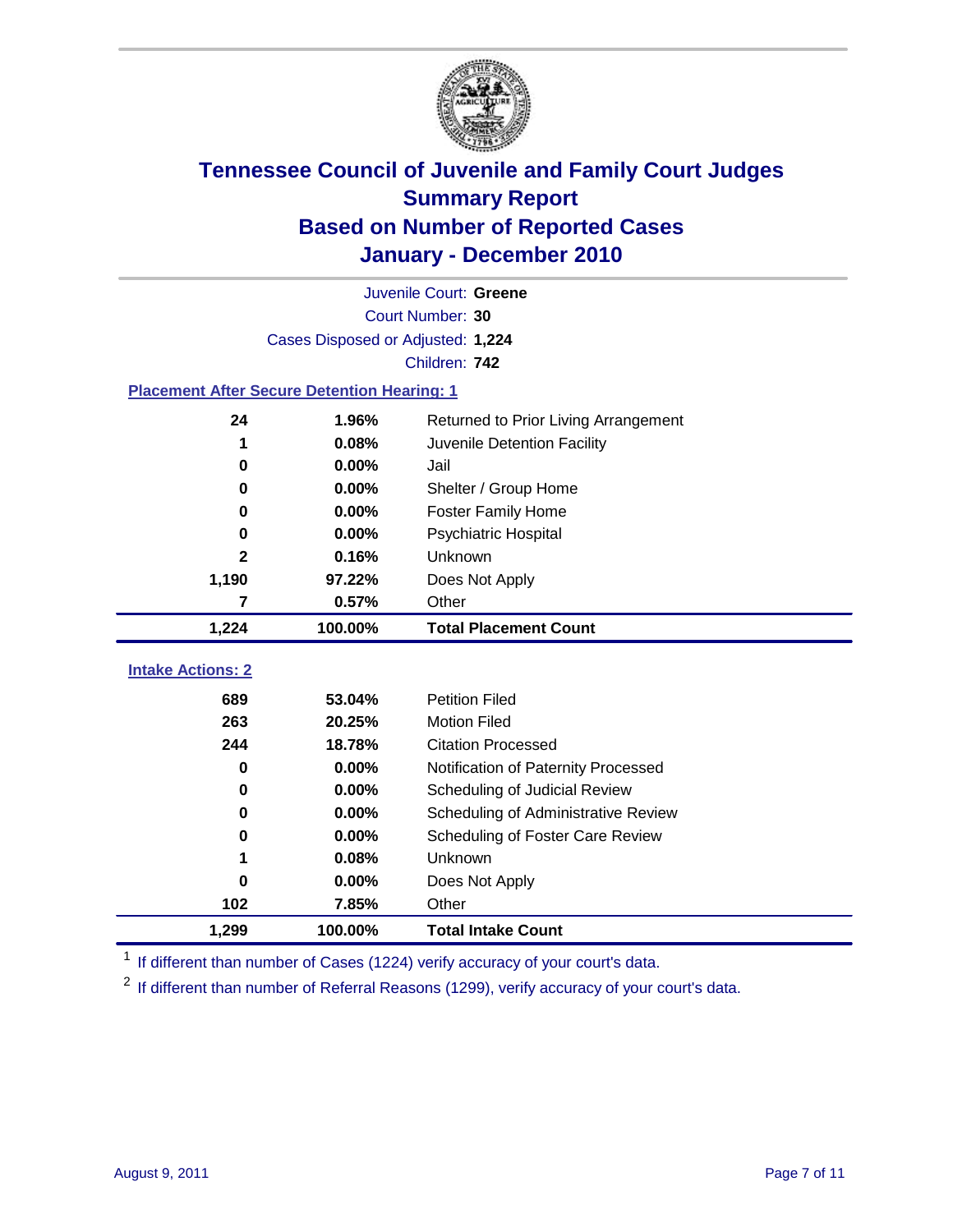

Court Number: **30** Juvenile Court: **Greene** Cases Disposed or Adjusted: **1,224** Children: **742**

### **Last Grade Completed by Child: 1**

| 23                                      | 3.10%   | Too Young for School         |
|-----------------------------------------|---------|------------------------------|
| 1                                       | 0.13%   | Preschool                    |
| $\mathbf 2$                             | 0.27%   | Kindergarten                 |
| $\mathbf{2}$                            | 0.27%   | 1st Grade                    |
| 0                                       | 0.00%   | 2nd Grade                    |
| 2                                       | 0.27%   | 3rd Grade                    |
| 3                                       | 0.40%   | 4th Grade                    |
| 8                                       | 1.08%   | 5th Grade                    |
| 18                                      | 2.43%   | 6th Grade                    |
| 18                                      | 2.43%   | 7th Grade                    |
| 58                                      | 7.82%   | 8th Grade                    |
| 64                                      | 8.63%   | 9th Grade                    |
| 47                                      | 6.33%   | 10th Grade                   |
| 40                                      | 5.39%   | 11th Grade                   |
| 8                                       | 1.08%   | 12th Grade                   |
| 0                                       | 0.00%   | Non-Graded Special Ed        |
| $\mathbf 2$                             | 0.27%   | <b>GED</b>                   |
| 1                                       | 0.13%   | Graduated                    |
| 0                                       | 0.00%   | <b>Never Attended School</b> |
| 444                                     | 59.84%  | Unknown                      |
| 1                                       | 0.13%   | Other                        |
| 742                                     | 100.00% | <b>Total Child Count</b>     |
| <b>Enrolled in Special Education: 1</b> |         |                              |

| -------------- |         |                          |  |
|----------------|---------|--------------------------|--|
| 59             | 7.95%   | Yes                      |  |
| 228            | 30.73%  | No                       |  |
| 455            | 61.32%  | <b>Unknown</b>           |  |
| 742            | 100.00% | <b>Total Child Count</b> |  |

One child could be counted in multiple categories, verify accuracy of your court's data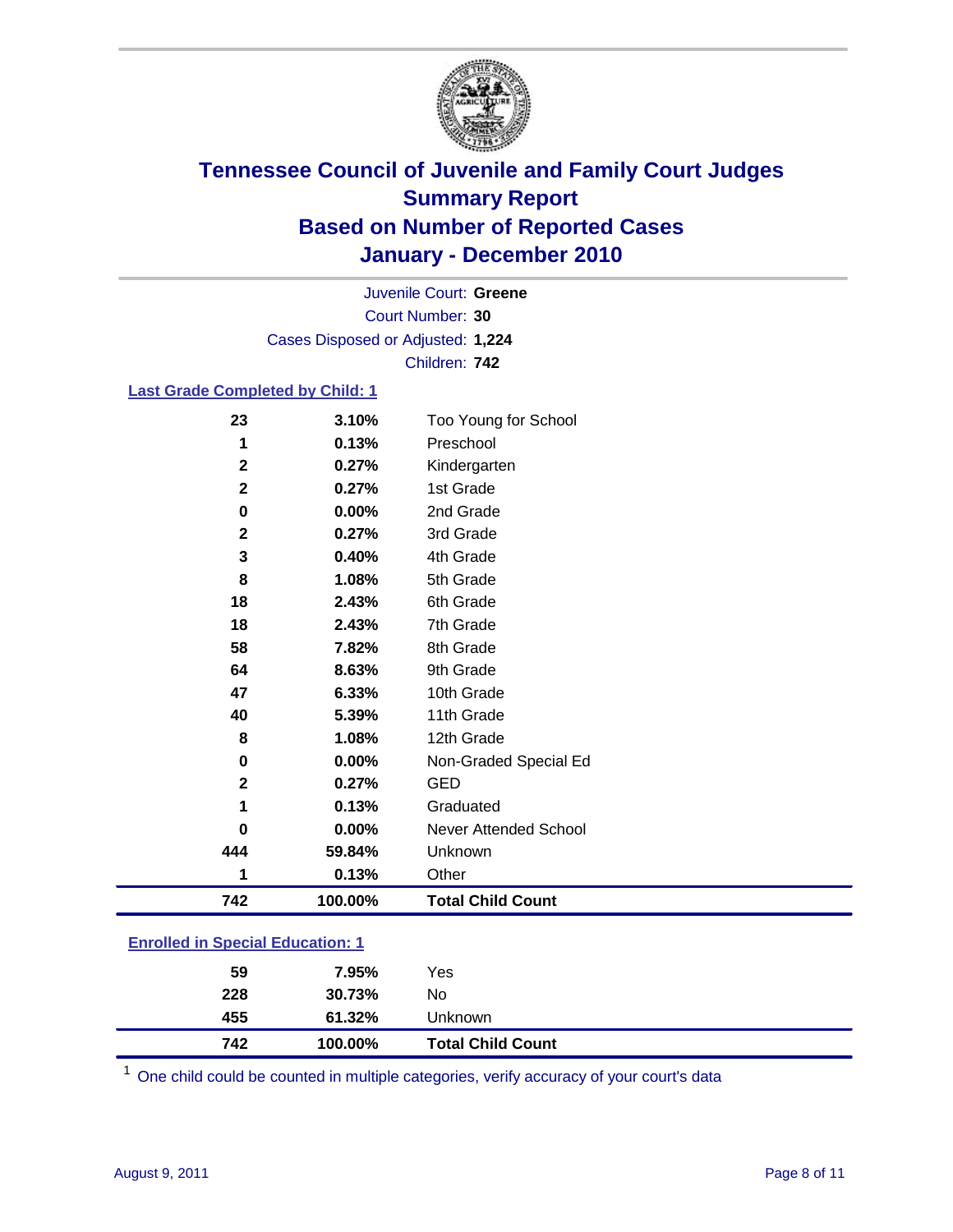

| Juvenile Court: Greene       |                                   |                           |  |  |
|------------------------------|-----------------------------------|---------------------------|--|--|
|                              | Court Number: 30                  |                           |  |  |
|                              | Cases Disposed or Adjusted: 1,224 |                           |  |  |
|                              | Children: 742                     |                           |  |  |
| <b>Action Executed By: 1</b> |                                   |                           |  |  |
| 917                          | 70.59%                            | Judge                     |  |  |
| 368                          | 28.33%                            | Magistrate                |  |  |
| 14                           | 1.08%                             | <b>YSO</b>                |  |  |
| 0                            | $0.00\%$                          | Other                     |  |  |
| 0                            | 0.00%                             | Unknown                   |  |  |
| 1,299                        | 100.00%                           | <b>Total Action Count</b> |  |  |

### **Formal / Informal Actions: 1**

| 0<br>1,299   | $0.00\%$<br>100.00% | <b>Unknown</b><br><b>Total Action Count</b>      |
|--------------|---------------------|--------------------------------------------------|
|              |                     |                                                  |
| 475          | 36.57%              | Other                                            |
| 293          | 22.56%              | Case Held Open                                   |
| 140          | 10.78%              | <b>Review Concluded</b>                          |
| $\mathbf{2}$ | 0.15%               | Special Proceeding                               |
| 0            | $0.00\%$            | Charges Cleared by Transfer to Adult Court       |
| 0            | $0.00\%$            | <b>Transfer to Adult Court Hearing</b>           |
| 0            | $0.00\%$            | <b>Pretrial Diversion</b>                        |
| 11           | 0.85%               | Informal Adjustment                              |
| 0            | $0.00\%$            | <b>Complaint Substantiated Mentally III</b>      |
| 0            | 0.00%               | <b>Complaint Substantiated Abused</b>            |
| 18           | 1.39%               | <b>Complaint Substantiated Dependent/Neglect</b> |
| 90           | 6.93%               | <b>Complaint Substantiated Status Offender</b>   |
| 124          | 9.55%               | <b>Complaint Substantiated Delinquent</b>        |
| 30           | 2.31%               | Retired / Nolle Prosequi                         |
| 116          | 8.93%               | Dismissed                                        |

<sup>1</sup> If different than number of Referral Reasons (1299), verify accuracy of your court's data.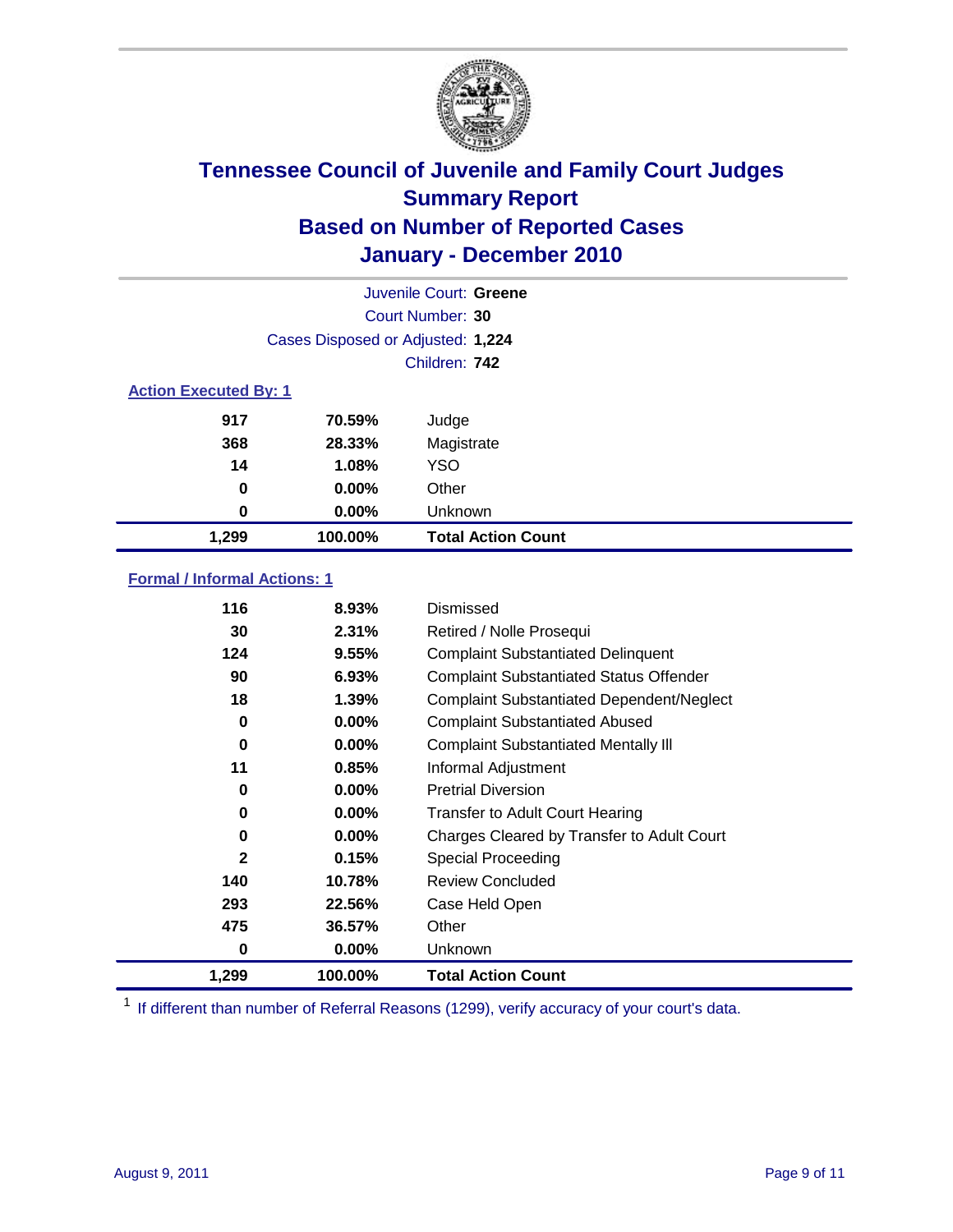

|                       |                                                       | Juvenile Court: Greene                               |  |  |
|-----------------------|-------------------------------------------------------|------------------------------------------------------|--|--|
|                       |                                                       | Court Number: 30                                     |  |  |
|                       | Cases Disposed or Adjusted: 1,224                     |                                                      |  |  |
|                       |                                                       | Children: 742                                        |  |  |
| <b>Case Outcomes:</b> | There can be multiple outcomes for one child or case. |                                                      |  |  |
| 121                   | 3.62%                                                 | <b>Case Dismissed</b>                                |  |  |
| 30                    | 0.90%                                                 | Case Retired or Nolle Prosequi                       |  |  |
| 3                     | 0.09%                                                 | Warned / Counseled                                   |  |  |
| 278                   | 8.32%                                                 | <b>Held Open For Review</b>                          |  |  |
| 14                    | 0.42%                                                 | Supervision / Probation to Juvenile Court            |  |  |
| 0                     | 0.00%                                                 | <b>Probation to Parents</b>                          |  |  |
| 0                     | 0.00%                                                 | Referral to Another Entity for Supervision / Service |  |  |
| 59                    | 1.77%                                                 | Referred for Mental Health Counseling                |  |  |
| 39                    | 1.17%                                                 | Referred for Alcohol and Drug Counseling             |  |  |
| 0                     | 0.00%                                                 | <b>Referred to Alternative School</b>                |  |  |
| 1                     | 0.03%                                                 | Referred to Private Child Agency                     |  |  |
| 24                    | 0.72%                                                 | Referred to Defensive Driving School                 |  |  |
| 0                     | 0.00%                                                 | Referred to Alcohol Safety School                    |  |  |
| 0                     | 0.00%                                                 | Referred to Juvenile Court Education-Based Program   |  |  |
| 1                     | 0.03%                                                 | Driver's License Held Informally                     |  |  |
| 1                     | 0.03%                                                 | <b>Voluntary Placement with DMHMR</b>                |  |  |
| 0                     | 0.00%                                                 | <b>Private Mental Health Placement</b>               |  |  |
| 0                     | 0.00%                                                 | <b>Private MR Placement</b>                          |  |  |
| 0                     | 0.00%                                                 | Placement with City/County Agency/Facility           |  |  |
| 5                     | 0.15%                                                 | Placement with Relative / Other Individual           |  |  |
| 172                   | 5.15%                                                 | Fine                                                 |  |  |
| 185                   | 5.54%                                                 | <b>Public Service</b>                                |  |  |
| 29                    | 0.87%                                                 | Restitution                                          |  |  |
| 1                     | 0.03%                                                 | <b>Runaway Returned</b>                              |  |  |
| 91                    | 2.72%                                                 | No Contact Order                                     |  |  |
| 53                    | 1.59%                                                 | Injunction Other than No Contact Order               |  |  |
| 7                     | 0.21%                                                 | <b>House Arrest</b>                                  |  |  |
| 7                     | 0.21%                                                 | <b>Court Defined Curfew</b>                          |  |  |
| 1                     | 0.03%                                                 | Dismissed from Informal Adjustment                   |  |  |
| 1                     | 0.03%                                                 | <b>Dismissed from Pretrial Diversion</b>             |  |  |
| 13                    | 0.39%                                                 | Released from Probation                              |  |  |
| 0                     | 0.00%                                                 | <b>Transferred to Adult Court</b>                    |  |  |
| 0                     | $0.00\%$                                              | <b>DMHMR Involuntary Commitment</b>                  |  |  |